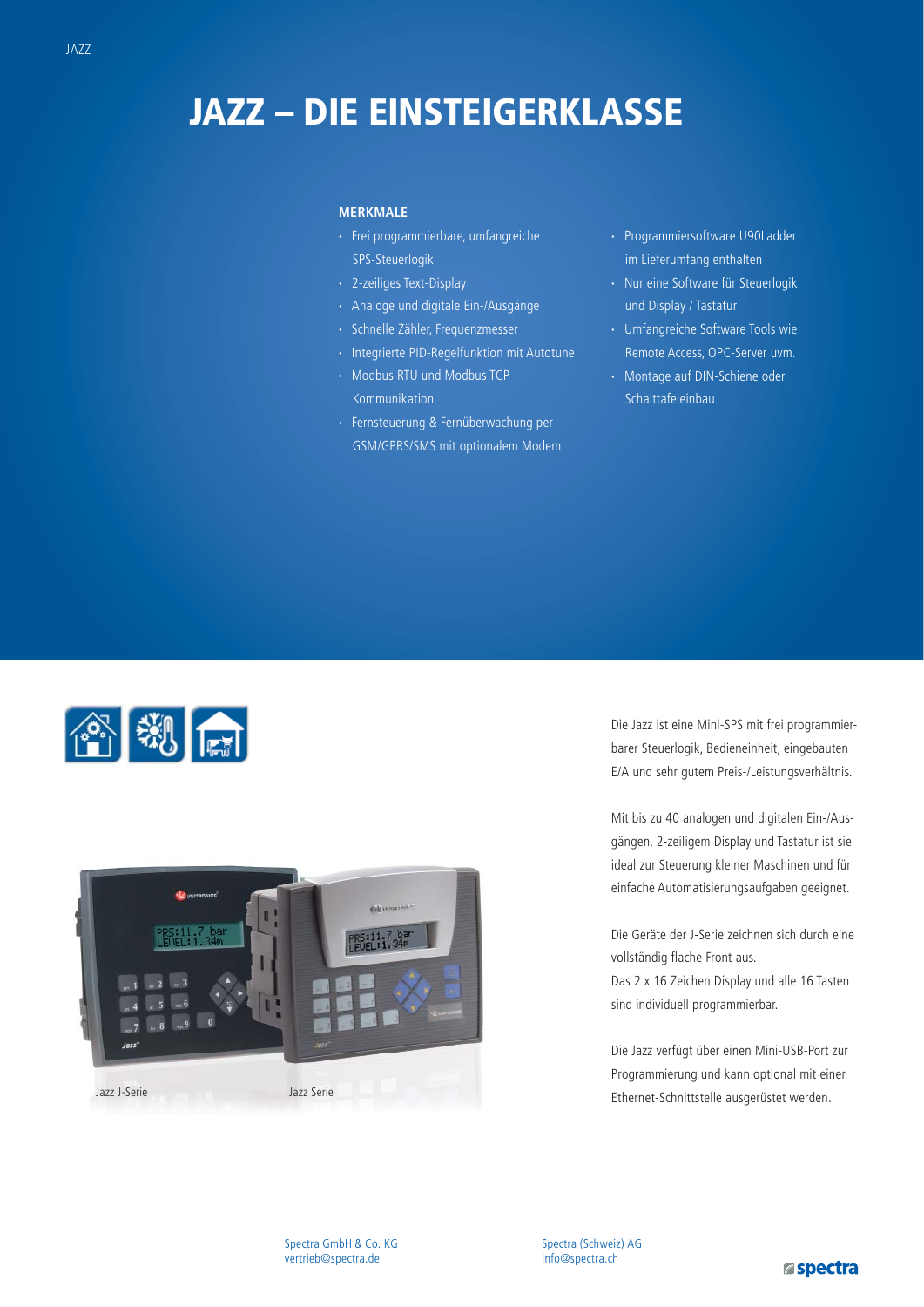#### **JAZZ OPLC<sup>TM</sup> Technical Specifications Models JZ20-T10/JZ20-J-T10 & JZ20-T18/JZ20-J-T18 Art. No. 131777 / Art. No. 131782 Art. No. 131778 / Art. No. 131784**

This guide provides specifications for Unitronics' Micro-OPLC™ JZ20-T10/JZ20-J-T10& JZ20-T18/JZ20-J-T18.You can find additional documentation on the Unitronics' Setup CD and in the Technical Library at www.unitronics.com.

## **Technical Specifications**

### **Power supply**  Input voltage 24VDC Permissible range 20.4-28.8VDC with less than 10% ripple Current Consumption See Note 1 JZ20-T10/JZ20-J-T10 JZ20-T18/JZ20-J-T18 Max. current consumption 96mA@24VDC | 98mA@24VDC Typical power consumption 1.8W 1.8W

#### **Notes:**

1. To calculate the actual power consumption, subtract the current for each unused relay output and LCD backlight (if unused) from the maximum current consumption value.

|                          | Per relay output   LCD backlight |  |
|--------------------------|----------------------------------|--|
| Max. current per element | 8.3mA@24VDC   35mA@24VDC         |  |

#### **Battery**

| Back-up               | 7 years typical at 25 °C, battery back-up for RTC and system data,<br>including variable data. |                |                                  |
|-----------------------|------------------------------------------------------------------------------------------------|----------------|----------------------------------|
| <b>Digital Inputs</b> |                                                                                                |                |                                  |
| Number of inputs      | JZ20-T10/JZ20-J-T10                                                                            |                | JZ20-T18/JZ20-J-T18              |
|                       | 6 (one group) – see Note $2 \mid$                                                              |                | 8 (two groups) – see Notes 2 & 3 |
| Input type            | pnp (source) or npn (sink)                                                                     |                |                                  |
| Galvanic isolation    | None                                                                                           |                |                                  |
| Nominal input voltage | 24VDC                                                                                          |                |                                  |
| Input voltage         |                                                                                                |                |                                  |
| pnp (source)          | 0-5VDC for Logic '0'<br>17-28.8VDC for Logic '1'                                               |                |                                  |
| npn (sink)            | 17-28.8VDC for Logic '0'<br>0-5VDC for Logic '1'                                               |                |                                  |
|                       | $IO-I5$                                                                                        | $16-17$        |                                  |
| Input current         | 3.7mA@24VDC                                                                                    | 1.2mA@24VDC    |                                  |
| Response time         | 10mSec typical                                                                                 | 20mSec typical |                                  |
| Input cable length    | Up to 100 meters, unshielded                                                                   |                |                                  |
| High speed inputs     | Specifications below apply when wired as H.S.C. See Note 4.                                    |                |                                  |
| Resolution            | 16-bit                                                                                         |                |                                  |
| Frequency             | 10kHz maximum                                                                                  |                |                                  |
| Minimum pulse width   | $40\mu$ s                                                                                      |                |                                  |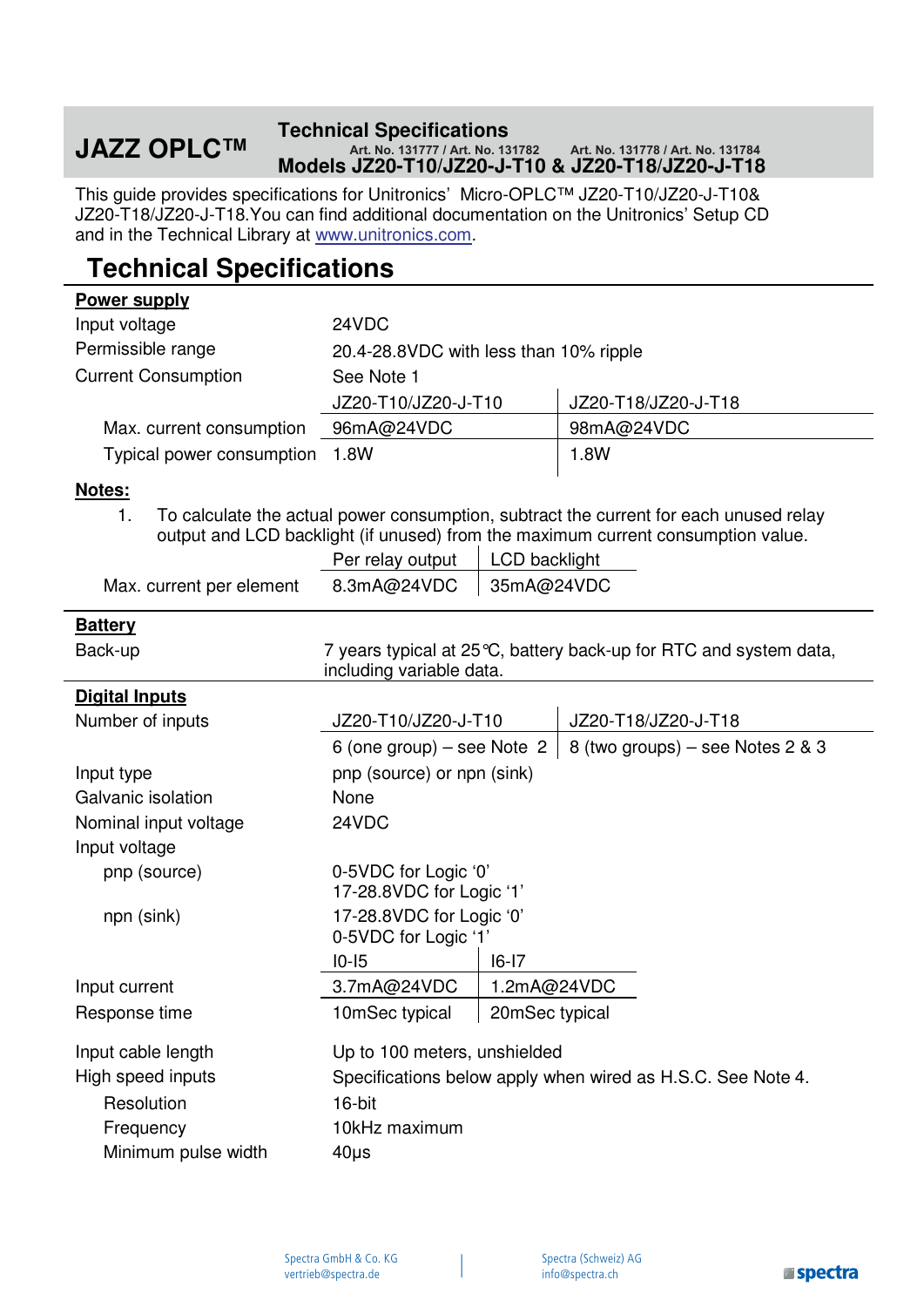#### **Notes:**

- 2. Both JZ20-T10/JZ20-J-T10 and JZ20-T18/JZ20-J-T18 comprise I0-I5; these inputs are arranged in a single group. Via wiring, the entire group may be set to either pnp or npn.
- 3. Only JZ20-T18/JZ20-J-T18 comprises I6 & I7.These may be wired as either digital or analog inputs, as shown in the JZ20-T18/JZ20-J-T18 Micro PLC Installation guide. I6 & I7 may be wired as npn, pnp, or 0-10V analog inputs. 1 input may be wired as pnp, while the other is wired as analog. If 1 input is wired as npn, the other may **not** be wired as analog.
- 4. I0 and I1 can each function as either a high-speed counter or as a normal digital input. When used as a normal digital input, normal input specifications apply.

| <b>Digital Outputs</b>   |                                                                                                            |             |                     |
|--------------------------|------------------------------------------------------------------------------------------------------------|-------------|---------------------|
| Number of outputs        | JZ20-T10/JZ20-J-T10                                                                                        |             | JZ20-T18/JZ20-J-T18 |
|                          | 4 pnp (source)                                                                                             |             | 8 pnp (source)      |
| Output type              | P-MOSFET (open drain)                                                                                      |             |                     |
| Isolation                | None                                                                                                       |             |                     |
| Output current           | 0.5A maximum                                                                                               |             |                     |
| Maximum frequency        | 50Hz (resistive load)<br>0.5Hz (inductive load)                                                            |             |                     |
| Short circuit protection | Yes                                                                                                        |             |                     |
| Short circuit indication | Yes                                                                                                        |             |                     |
| On voltage drop          | 0.5VDC maximum                                                                                             |             |                     |
| Power supply for outputs |                                                                                                            |             |                     |
| Operating voltage        | 20.4 to 28.8VDC                                                                                            |             |                     |
| Nominal voltage          | 24VDC                                                                                                      |             |                     |
| <b>Analog Inputs</b>     | JZ20-T18/JZ20-J-T18 only                                                                                   |             |                     |
| Number of inputs         | 4, according to wiring as described above in Note 3                                                        |             |                     |
|                          | ANO and AN1                                                                                                | AN2 and AN3 |                     |
| Input range              | 0-20mA, 4-20mA                                                                                             | 0-10VDC     |                     |
| Input impedance          | $154\Omega$                                                                                                | $20K\Omega$ |                     |
| Maximum input rating     | 30 <sub>m</sub> A                                                                                          | 28.8V       |                     |
| Galvanic isolation       | None                                                                                                       |             |                     |
| Conversion method        | Succesive approximation                                                                                    |             |                     |
| Resolution               | 10 or 12-bit (0 to 4095) (Via Software)                                                                    |             |                     |
| Conversion time          | All analog inputs are updated every 8 PLC scans, regardless of how<br>many inputs are actually configured. |             |                     |
| Precision                | $\pm 2\%$                                                                                                  |             |                     |
| Status indication        | Yes – if an analog input deviates above the permissible range, its<br>value will be 4096.                  |             |                     |
| Input cable length       | Up to 30 meters, shielded twisted pair                                                                     |             |                     |
|                          |                                                                                                            |             |                     |

#### **Display**

| <b>Type</b>            |  |
|------------------------|--|
| Illumination backlight |  |

#### STN LCD

LED, yellow-green, software controlled (LCD backlight; enables the display to be viewed in the dark) Display size 2 lines, 16 characters long Character size 5x8 matrix, 2.95x5.55mm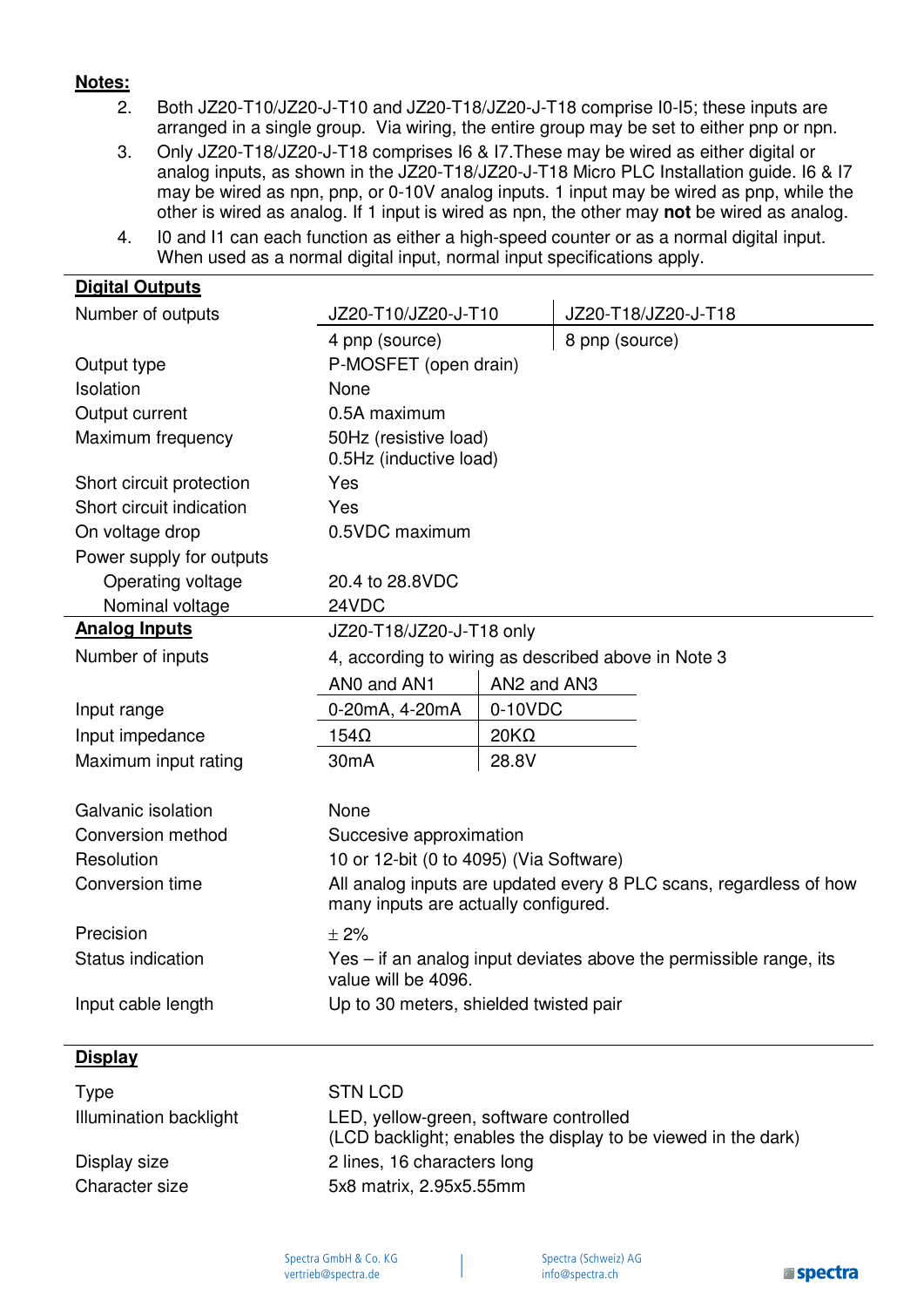

L

| <b>Keyboard</b>                     |                                                                                                                                                                                                            |                                                                                                                                                                                                                                          |  |
|-------------------------------------|------------------------------------------------------------------------------------------------------------------------------------------------------------------------------------------------------------|------------------------------------------------------------------------------------------------------------------------------------------------------------------------------------------------------------------------------------------|--|
| Number of keys                      |                                                                                                                                                                                                            | 16 keys, including 10 user-labeled keys                                                                                                                                                                                                  |  |
| Key type                            |                                                                                                                                                                                                            | Metal dome, sealed membrane switch                                                                                                                                                                                                       |  |
| <b>Slides</b>                       |                                                                                                                                                                                                            | Slides may be installed in the operating panel faceplate to<br>custom-label the keys and logo picture. An extra logo slide is<br>included. A complete set of blank slides is available by separate<br>order.                             |  |
| <b>Program</b>                      |                                                                                                                                                                                                            | See Note 5                                                                                                                                                                                                                               |  |
|                                     | Ladder code memory                                                                                                                                                                                         | 48K (virtual)                                                                                                                                                                                                                            |  |
| <b>Execution time</b>               |                                                                                                                                                                                                            | 1.5 $\mu$ Sec for bit operations (typical)                                                                                                                                                                                               |  |
|                                     | Memory bits (coils)                                                                                                                                                                                        | 256                                                                                                                                                                                                                                      |  |
| 16 bit                              | Memory integers (registers),                                                                                                                                                                               | 256                                                                                                                                                                                                                                      |  |
| <b>Timers</b>                       |                                                                                                                                                                                                            | 64                                                                                                                                                                                                                                       |  |
| <b>HMI</b> displays                 |                                                                                                                                                                                                            | 60 user-designed displays available                                                                                                                                                                                                      |  |
| <b>HMI</b> variables                |                                                                                                                                                                                                            | 64 HMI variables are available to conditionally display text and data.<br>List variables add up to 1.5K's worth of HMI capacity.                                                                                                         |  |
| <b>Communication</b><br>GSM-support |                                                                                                                                                                                                            | Via a built-in USB port or - Add-On module.See Note 5-8<br>SMS messages to/from 6 phone GSM numbers, up to 1K of user-<br>designed messages. Supports Remote Access.                                                                     |  |
| <b>MODBUS</b>                       |                                                                                                                                                                                                            | Supports MODBUS protocol, Master-Slave                                                                                                                                                                                                   |  |
| <b>Baud rate</b>                    |                                                                                                                                                                                                            | According to add-on port module                                                                                                                                                                                                          |  |
| <b>USB</b>                          |                                                                                                                                                                                                            |                                                                                                                                                                                                                                          |  |
| Port type                           |                                                                                                                                                                                                            | Mini-B                                                                                                                                                                                                                                   |  |
|                                     | Galvanic isolation                                                                                                                                                                                         | <b>No</b>                                                                                                                                                                                                                                |  |
| Specification                       |                                                                                                                                                                                                            | USB 2.0 compliant; full speed                                                                                                                                                                                                            |  |
|                                     | Baud rate range                                                                                                                                                                                            | 300 to 115200 bps                                                                                                                                                                                                                        |  |
| Cable                               |                                                                                                                                                                                                            | USB 2.0 compliant; up to 3m                                                                                                                                                                                                              |  |
| Notes:                              |                                                                                                                                                                                                            |                                                                                                                                                                                                                                          |  |
| 5.                                  |                                                                                                                                                                                                            | The JZ20 built-in USB port may be used for programming. Add-on Modules are available<br>by separate order for communication and cloning. Note that the USB port and an Add-on<br>module cannot be physically connected at the same time. |  |
| 6.                                  | Add-on module JZ-PRG, with 6-wires communication cable<br>(supplied in PRG kit – see the JZ-PRG Installation Guide) can be used:<br>- for programming<br>- to connect a modem                              |                                                                                                                                                                                                                                          |  |
| 7.                                  | Add-on module JZ-RS4 (RS232/485), with a standard 4-wire communication<br>cable can be used:<br>- for programming<br>- to communicate with other devices (including modems/GSM)<br>- for RS485 networking. |                                                                                                                                                                                                                                          |  |
| 8.                                  | Add-on module MJ20-ET1 enables communication over 100 Mbit/s TCP/IP network:<br>Programming/data exchange with Unitronics software;<br>Data exchange via MODBUS TCP as Master or Slave.                    |                                                                                                                                                                                                                                          |  |